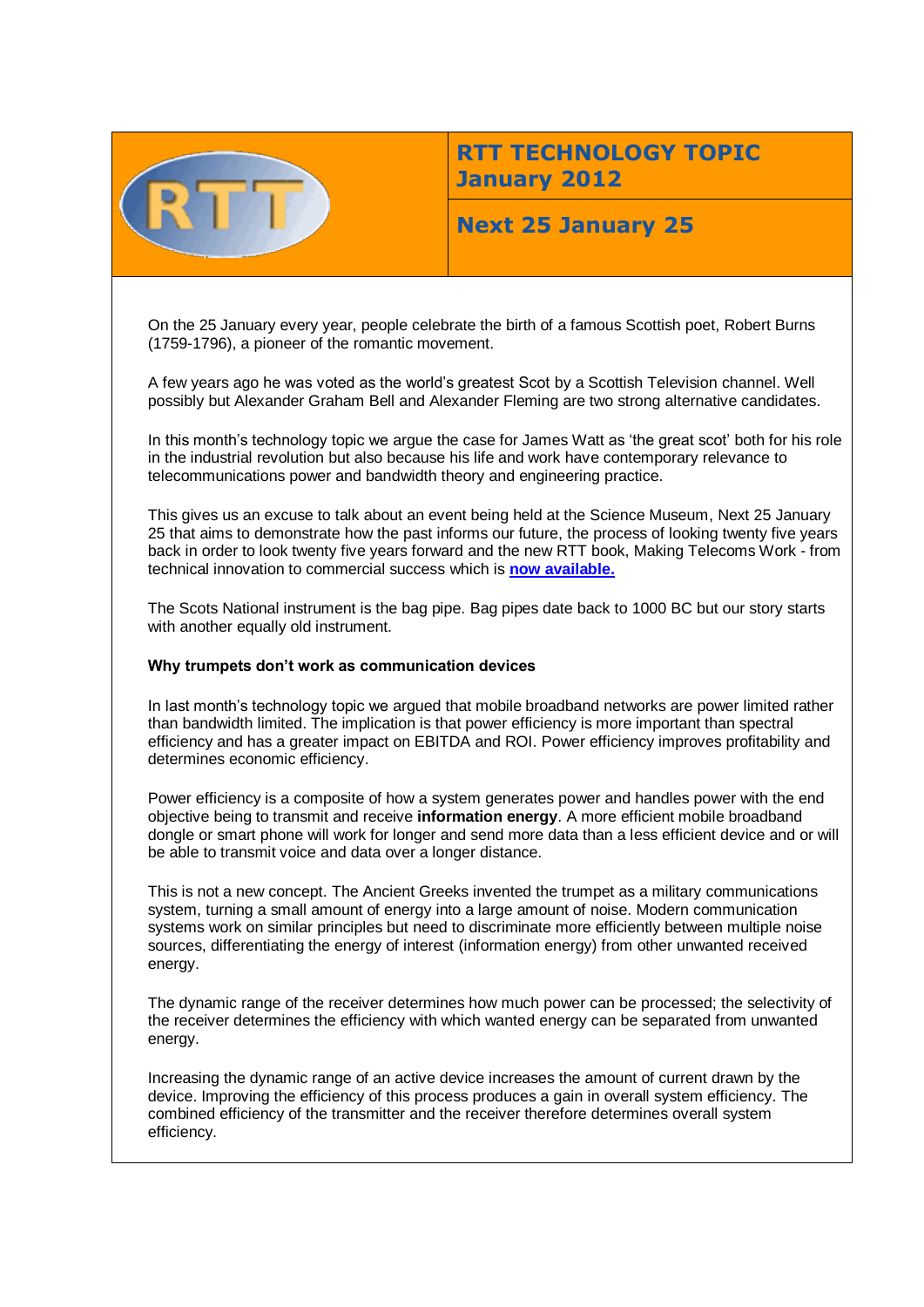#### **Watt next? lessons from the first industrial revolution**

The first industrial revolution was based on the acquired ability to turn heat into 'useful' energy. Improving the efficiency of this process improved the effectiveness of the process which improved the profitability of the process.

In 1969 Rodney Law, the Curator of Mechanical Engineering at the Science Museum unearthed a brass cylinder from the top of James Watt's workbench.

When James Watt died in 1819 (at the age of 83) his workshop in Birmingham had been locked and its contents left undisturbed as an 'industrial shrine'. In 1924, the complete workshop, including its door, window, skylight, floorboards and 434 objects used or created by Watt, were removed and transported to the Science Museum.

James Watt was considered by contemporaries as the founder of the Industrial Revolution. His improved engine meant that steam could be used in breweries, potteries and textile mills. Watt was the first engineer to have a statue in Westminster Abbey and was arguably the first 'scientific entrepreneur', 'turning science into money' generating wealth with his partner Matthew Boulton.

Watt's workshop includes the world's oldest circular saw, parts for flutes and violins (no bag pipes), the oldest surviving pieces of sandpaper, a roller press for copying letters and a device for standardizing coins for the Royal Mint.

The brass cylinder turned out to be Watt's original 1765 model for the first separate condenser, the greatest single improvement to the steam engine ever made and the basis for the industrial revolution.

#### **Scientist or engineer? Introducing Mr Joule, Mr Newton, Mr (Lord) Kelvin, Mr Cavendish, Mr Faraday, Monsieur Ampere and Signore Volta**

Was James Watt a scientist or an engineer? That depends on the definition of science. If that definition includes working from observation and practical experimentation then yes. Theoretical scientific understanding lagged behind engineering practice in the same way that the science and understanding of electricity lagged behind contemporary experimental practice.

In 1882 the Association for the Advancement of Science announced that the basic unit of power would be described as 'the watt', one watt being the rate at which work is done when an object's velocity is held constant at one meter per second against a constant opposing force of one newton, the newton being the amount of net force needed to accelerate a mass of one kilogram at a rate of one meter per second squared also equal to one joule per second.

Kelvin (1824 to 1927) took the body of work undertaken by Isaac Newton (1642 to 1727), Watt (1736 to 1819), Henry Cavendish (1731-1810), Michael Faraday (1791-1867) and Joule (1818-1889) and applied the principles of energy conservation and dissipation to electro magnetism with the watt being the rate at which work is done when an amp (Andre Marie Ampere 1775 to 1836) of current flows through an electrical potential difference of one volt (Alessandro Volta, 1745 to 1827).

Knowledge acquired through observation and experimentation and measurement (metrology) was transformed into technology (steam engines or electrical circuits) that had engineering applied to that was described scientifically and mathematically so that standardized products could be developed that made existing processes more efficient and effective which in turn created market and business opportunity.

Steam power is also credited with helping Wellington defeat Napoleon and telecommunications can be argued to have largely determined the outcomes of most if not all twentieth century conflicts. The ability to use power efficiently at an engineering level translates into military advantage with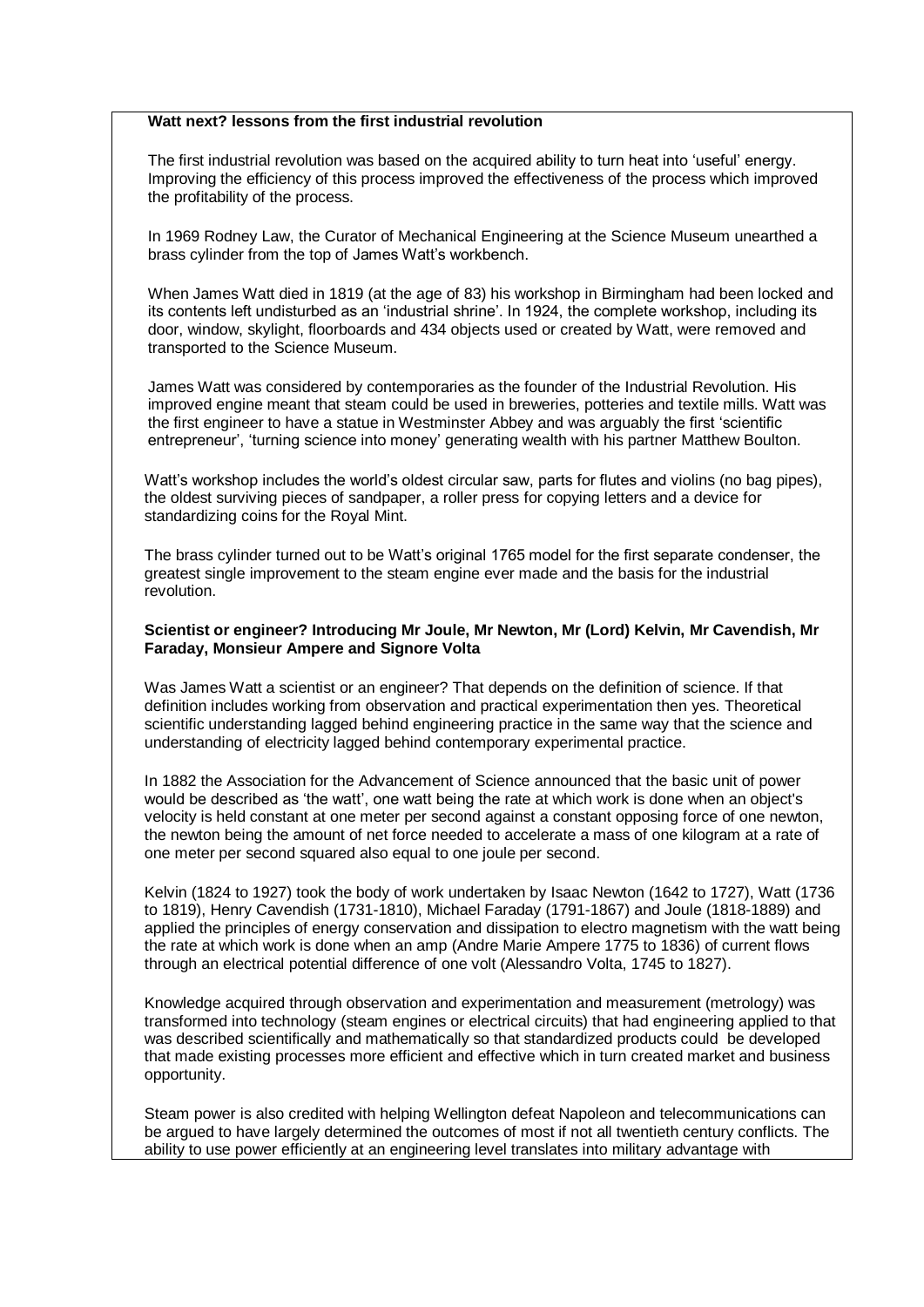consequent political gain.

Social gain is possible too but can be elusive. Economic gain may be unevenly distributed with collateral costs, the impact of steam power on Indian textile manufacturers being an example.

Technology transformations often result in an increase in economic value but also a shift in ownership of that value.

#### **Back to Mobile Broadband**

But back to mobile broadband. We have stated that power efficiency is more important than spectral efficiency. This is an over simplification because spectrum is now auctioned not allocated which means that improving spectral efficiency improves the return on spectral investment. However the most cost efficient way to improve spectral efficiency is to improve power efficiency, the ability to generate and handle power.

Power is used in all telecommunication systems to generate a carrier which is launched into guided media such as cable, copper, fibre or unguided media such as radio or optical free space. The carrier will be at a specific frequency and amplitude. Information can be applied to the carrier by changing the frequency and or amplitude and or phase of the carrier.

The overall system efficiency is determined by the efficiency with which the carrier wave is generated, the efficiency with which the information is applied to the carrier and the efficiency with which information is taken off the carrier. Like the steam condenser, the objective is to minimize wasted energy.

Efficiency gains in telecommunications are generally achieved by a combination of materials and mathematical innovation. SAW and FBAR filters are an example of materials innovation used in more or less all mobile broadband user devices.

Signal processing in the transmit and receive path is an example of mathematical innovation. Andrew Viterbi and his eponymous Viterbi encoder/decoder provide a contemporary example of an efficiency gain achieved through an elegantly applied mathematical construct.

#### **Wi FI and Wide Area Wireless system innovation**

Wi FI provides an example of how wireless systems are evolving in the frequency, phase and amplitude domain. The **[IEEE Very High Throughput working group](mailto:http://www.ieee802.org/11/Reports/tgac_update.htm)** is presently specifying a new physical layer 802.11ac to be applied in or across the existing 2.4 and 5 GHz bands.

As with present Wi Fi, OFDM the channel bandwidth is 20 MHz but with optional 40 MHz, 80 MHz and 160(80 plus 80 MHz) bandwidth options an FFT size of 64,128 or 256 and modulation that can either be BPSK,QPSK, 16 QAM or 64 QAM. Up to 8 spatial MIMO streams can be supported. A parallel proposal implements a 2 GHz physical layer at 60 GHz known as 802.11ad. Both physical layer options are claimed to be capable of supporting up to 7 gbps throughput.

Achieving this theoretical throughput in practice is dependent on generating the carrier power efficiently, modulating the carrier efficiently, transmitting the modulated waveform efficiently, receiving the carrier efficiently and efficiently demodulating the wanted information from the carrier.

The high level modulation states in particular require close control of amplitude and phase errors introduced at any stage of the signal chain and the envelope variation on the composite signal implies a high order of linearity. As with existing OFDM systems, pilot symbols are used as a way of characterizing and mitigating channel impairments and distortions.

This is a bit like **[Charles Babbage and his calculating engine](http://www.sciencemuseum.org.uk/onlinestuff/stories/babbage.aspx)**. Babbage new what he wanted to achieve but could not achieve the accuracy he needed from the mechanical components –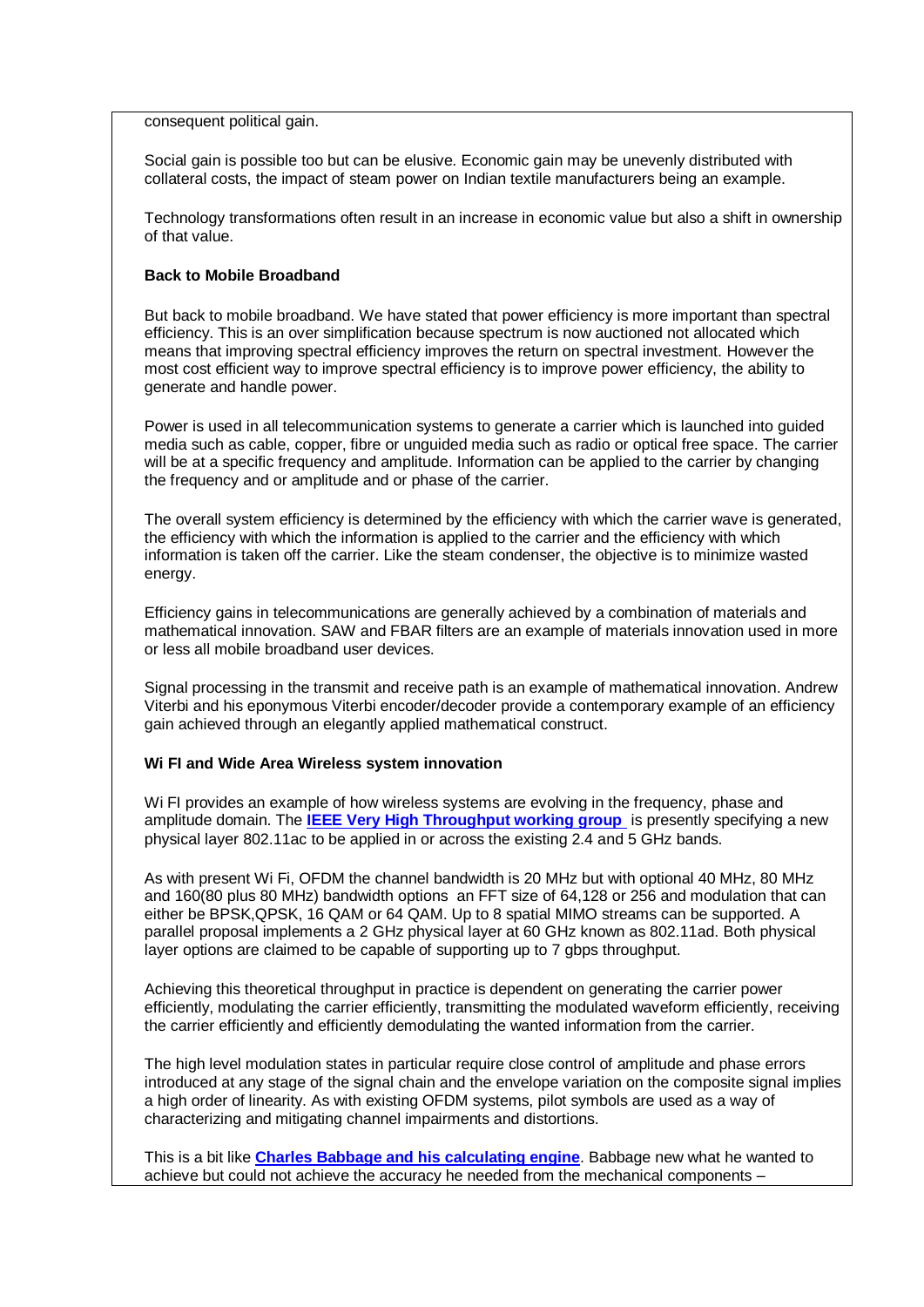manufacturing tolerances in the  $19<sup>th</sup>$  century were just not up to the challenge.

Similarly there is not enough digital signal processing power yet available to make the 802.11 ad or ac physical layer work efficiently though unlike Babbage we are talking three to five years away rather than thirty to fifty years.

The challenge is then to scale this to wider area systems like LTE where the user equipment output powers and system dynamic range are significantly higher.

#### **Not much has changed**

So really not a lot has changed. Many modern research laboratories are every bit as untidy and apparently chaotic as Watt's laboratory but the principles are similar – materials innovation, measurement, manufacturing and mathematical innovation creates market opportunity which creates business opportunity.

#### **The quality of curiosity – why (some) engineers live longer?**

And to finish on a positive note, it is noticeable that innovators in general, excluding the ones that accidentally get electrocuted or poisoned or run over, in most cases live to a happy old age, Tesla and Edwin Armstrong being two exceptions.

Curiosity, a fundamental driver behind innovation, may be a reason for this longevity.

The engineer is dead? Only when the engineer runs out of energy and that often takes a surprisingly long time.

#### **A Chance to join th[e Watt Next Tour](http://www.sciencemuseum.org.uk/visitmuseum/galleries/watts_workshop.aspx) during the 'Next 25' event at the Science Museum Wednesday 25 January 2012**

**[Watts Workshop](http://www.sciencemuseum.org.uk/visitmuseum/galleries/watts_workshop.aspx)** has been painstakingly rebuilt in the Science Museum and we have been provided with privileged access with a visit hosted by Ben Russell, the Curator of Mechanical Engineering.

The 6500 objects with most of their original dust intact are now on display alongside his iconic early steam engines in the Museum's **[Energy Hall](http://www.sciencemuseum.org.uk/visitmuseum/galleries/energy_hall.aspx)**.

Two years ago we helped co-promote an event which marked the  $25<sup>th</sup>$  anniversary of the mobile phone industry in the UK. **[Cellular 25](http://www.cambridgewireless.co.uk/cellular25/)** was organised by Cambridge Wireless, chaired by Sir David Brown and featured presentations from the UK cellular operators and five key vendors, followed by a dinner and a large sponsored birthday cake.

The event helped to raise funds for the new gallery at the Science Museum, The Making of Modern Communication, opening in 2014.

Two years later the Museum are, as you might expect, two years closer to the launch of the gallery and have some exciting plans that they would like to share with us.

These include a number of projects that engage with different sectors of the telecoms industry drawing on the archive resources of the Science Museum including a book project, **[Making](http://eu.wiley.com/WileyCDA/WileyTitle/productCd-1119976413.html)  Telecoms Work – [from technical innovation to commercial success](http://eu.wiley.com/WileyCDA/WileyTitle/productCd-1119976413.html)** with the international publishing house, **[John Wiley and Sons.](http://eu.wiley.com/WileyCDA/Section/index.html)** These projects are part of **on-going fund raising initiatives** that also help to demonstrate **the contemporary relevance of the Science Museum to present and future strategic decision making in the telecoms industry,** 

Join us for NEXT25 on January 25 to hear about the new book, to learn about follow on projects, to get an update on progress with the gallery and to debate and discuss how the industry will change over the next 25 years.